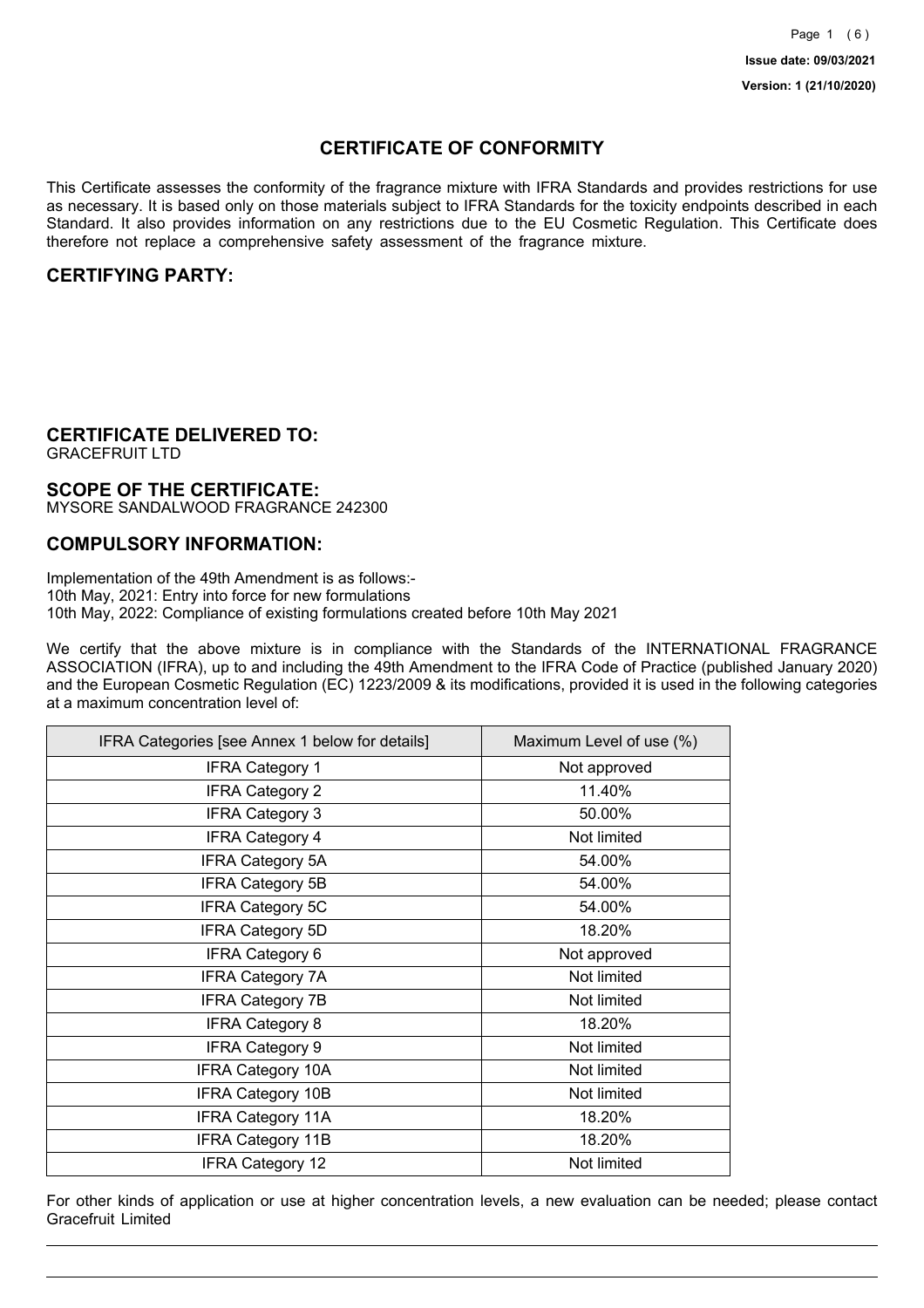## **EU COSMETIC INFORMATION:**

We certify that the above mixture is in compliance with the EU Cosmetic Regulation 1223/2009 and its amendments, provided it is used in the following applications at a maximum concentration level of:

| <b>Cosmetic Application</b>      | Maximum Level of use (%) |
|----------------------------------|--------------------------|
| Fine Fragrance                   | Not limited              |
| Eau de Toilette                  | Not limited              |
| Fragrancing cream                | Not limited              |
| Rinse off cosmetic products      | Not limited              |
| Other leave-on cosmetic products | Not limited              |
| Oral products                    | Not approved             |

Regulatory Affairs Department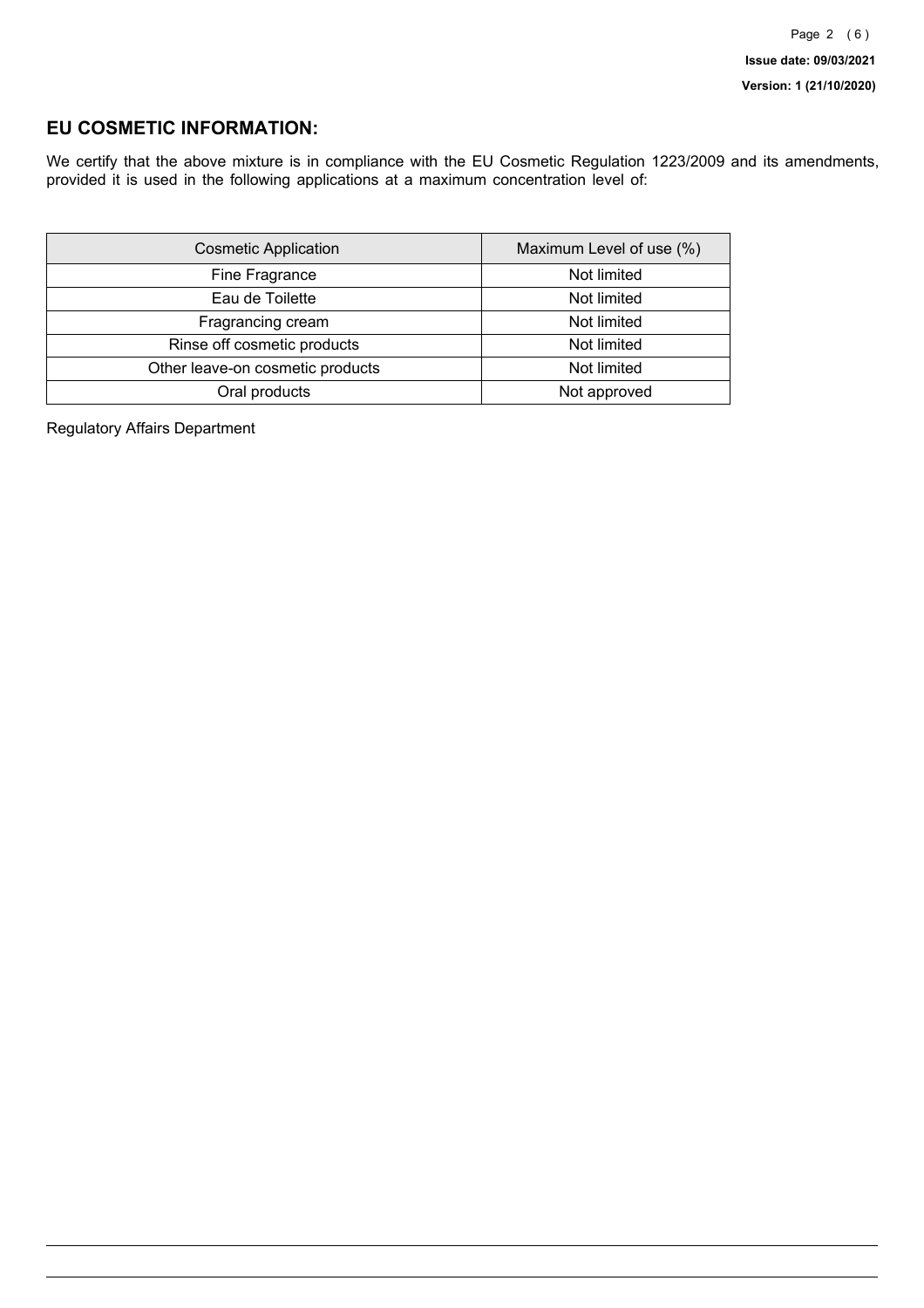### **ANNEX 1**

Below is an extract of information provided by IFRA in relation to types of application present in each IFRA Category. Additional information about IFRA Categories can be found in the Guidance to IFRA Standards, issued by IFRA.

| <b>IFRA Category</b>     | Product Type                                                                                                                                                                                                                                                                                                                                                                                                                                                                                                                                                                                                                                                                                                                                                                                                                                                                                                                                 |
|--------------------------|----------------------------------------------------------------------------------------------------------------------------------------------------------------------------------------------------------------------------------------------------------------------------------------------------------------------------------------------------------------------------------------------------------------------------------------------------------------------------------------------------------------------------------------------------------------------------------------------------------------------------------------------------------------------------------------------------------------------------------------------------------------------------------------------------------------------------------------------------------------------------------------------------------------------------------------------|
| <b>IFRA Category 1</b>   | Products applied to the lips: Lip products e.g. lipstick, lip balm; Childrens toys                                                                                                                                                                                                                                                                                                                                                                                                                                                                                                                                                                                                                                                                                                                                                                                                                                                           |
| <b>IFRA Category 2</b>   | Products applied to the axillae: Deodorant and antiperspirant products of all types; Body sprays/mists                                                                                                                                                                                                                                                                                                                                                                                                                                                                                                                                                                                                                                                                                                                                                                                                                                       |
| <b>IFRA Category 3</b>   | Products applied to the face/body using fingertips: Eye products e.g. eye make-up, eye moisturizer; Facial<br>make-up; Make-up remover; Nose pore strips; Wipes for face, neck, hands, body; Facial masks; Body<br>and face paint                                                                                                                                                                                                                                                                                                                                                                                                                                                                                                                                                                                                                                                                                                            |
| <b>IFRA Category 4</b>   | Products related to fine fragrance: Hydroalcoholic and non-hydroalcoholic fine fragrance of all types e.g.<br>Eau de Toilette, Parfum, Cologne, solid perfume, fragrancing cream, aftershaves of all types; Ingredients<br>of perfume and fragrance mixtures for cosmetic kits; Scent pads; Scent strips                                                                                                                                                                                                                                                                                                                                                                                                                                                                                                                                                                                                                                     |
| <b>IFRA Category 5A</b>  | Body lotion products applied to the body using the hands (palms), primarily leave on: Foot care products<br>e.g. creams, powders; Insect repellent for application to the skin; All powders and talc (excluding baby<br>powders and talc)                                                                                                                                                                                                                                                                                                                                                                                                                                                                                                                                                                                                                                                                                                    |
| IFRA Category 5B         | Face moisturizer products applied to the face using the hands (palms), primarily leave on: Facial toner;<br>Facial moisturizers and creams                                                                                                                                                                                                                                                                                                                                                                                                                                                                                                                                                                                                                                                                                                                                                                                                   |
| IFRA Category 5C         | Hand cream products applied to the hands using the hands (palms), primarily leave on: Hand cream; Nail<br>care products including cuticle creams; Hand sanitizers                                                                                                                                                                                                                                                                                                                                                                                                                                                                                                                                                                                                                                                                                                                                                                            |
| <b>IFRA Category 5D</b>  | Baby creams, baby oils and baby talc: Baby cream/lotion, baby oil, baby powders and talc                                                                                                                                                                                                                                                                                                                                                                                                                                                                                                                                                                                                                                                                                                                                                                                                                                                     |
| IFRA Category 6          | Products with oral and lip exposure: Toothpaste; Mouthwash, including breath sprays; Toothpowder,<br>strips, mouthwash tablets                                                                                                                                                                                                                                                                                                                                                                                                                                                                                                                                                                                                                                                                                                                                                                                                               |
| <b>IFRA Category 7A</b>  | Rinse-off products applied to the hair with some hand contact: Hair permanent or other hair chemical<br>treatments (rinse-off) e.g. relaxers, including rinse-off hair dyes                                                                                                                                                                                                                                                                                                                                                                                                                                                                                                                                                                                                                                                                                                                                                                  |
| <b>IFRA Category 7B</b>  | Leave-on products applied to the hair with some hand contact: Hair sprays of all types e.g. pumps,<br>aerosol sprays; Hair styling aids non sprays e.g. mousse, leave- on conditioners; Hair permanent or other<br>hair chemical treatments (leave-on) e.g. relaxers, including leave-on hair dyes; Shampoo - Dry (waterless<br>shampoo); Hair deodorizer                                                                                                                                                                                                                                                                                                                                                                                                                                                                                                                                                                                    |
| <b>IFRA Category 8</b>   | Products with significant anogenital exposure: Intimate wipes; Tampons; Baby wipes; Toilet paper (wet)                                                                                                                                                                                                                                                                                                                                                                                                                                                                                                                                                                                                                                                                                                                                                                                                                                       |
| IFRA Category 9          | Products with body and hand exposure, primarily rinse off: Bar soap; Liquid soap; Shampoo of all type;<br>Conditioner (rinse-off); Body washes and shower gels of all types; Baby wash, bath, shampoo; Bath gels,<br>foams, mousses, salts, oils and other products added to bathwater; Cleanser for face (rinse-off); Shaving<br>creams of all types e.g. stick, gels, foams; All depilatories (including facial) and waxes for mechanical hair<br>removal; Foot care products (feet are placed in a bath for soaking); Shampoos for pets                                                                                                                                                                                                                                                                                                                                                                                                   |
| <b>IFRA Category 10A</b> | Household care excluding aerosol / spray products: Hand wash laundry detergent; Laundry pre-treatment<br>of all types e.g. paste, sprays, sticks; Machine laundry detergents with skin contact e.g. liquids, powders;<br>Fabric softeners of all types including fabric softener sheets; Ironing water; Hand dishwashing detergent;<br>Hard surface cleaners of all types e.g. bathroom, kitchen cleansers, furniture polish; Toilet seat wipes;<br>Household cleaning products, other types including fabric cleaners, carpet cleaners, furniture polishes<br>sprays and wipes, stain removers, treatment products for textiles e.g. starch sprays; Floor wax; Dry<br>cleaning kits; Fragranced oil for lamp ring, reed diffusers, pot-pourri, liquid refills for air fresheners (non-<br>cartridge systems), etc.                                                                                                                          |
| <b>IFRA Category 10B</b> | Household aerosol/spray products: Animal sprays applied to animals; Air freshener sprays, manual,<br>including aerosol and pump; Aerosol/spray insecticides                                                                                                                                                                                                                                                                                                                                                                                                                                                                                                                                                                                                                                                                                                                                                                                  |
| <b>IFRA Category 11A</b> | Products with intended skin contact but minimal transfer of fragrance to skin from inert substrate without<br>UV exposure: Feminine hygiene conventional pads, liners, interlabial pads; Diapers (baby and adult);<br>Adult incontinence pant, pad; Toilet paper (dry)                                                                                                                                                                                                                                                                                                                                                                                                                                                                                                                                                                                                                                                                       |
| <b>IFRA Category 11B</b> | Products with intended skin contact but minimal transfer of fragrance to skin from inert substrate with<br>potential UV exposure: Tights with moisturizers; Scented socks, gloves; Facial tissues (dry tissues);<br>Napkins; Paper towels; Wheat bags; Facial masks (paper/protective) e.g. surgical masks not used as<br>medical device; Fertilizers, solid (pellet or powder)                                                                                                                                                                                                                                                                                                                                                                                                                                                                                                                                                              |
| <b>IFRA Category 12</b>  | Products not intended for direct skin contact, minimal or insignificant transfer to skin: Candles of all types;<br>Laundry detergents for machine wash with minimal skin contact (e.g. Liquid tabs, pods); Automated air<br>fresheners and fragrancing of all types e.g. concentrated aerosol with metered doses, plug-ins, electrical,<br>incense, liquid refills (cartridge); Air delivery systems; Cat litter; Cell phone cases; Deodorizers/maskers<br>not intended for skin contact e.g. fabric drying machine deodorizers, carpet powders; Fuels; Insecticides<br>e.g. mosquito coil, paper, electrical, for clothing, excluding aerosols/sprays; Joss sticks or incense sticks;<br>Dishwash detergent and deodorizers - for machine wash; Olfactive board games; Paints; Plastic articles<br>(excluding toys); Scratch and sniff; Scent pack; Scent delivery system (using dry air technology); Shoe<br>polishes; Rim blocks (Toilet) |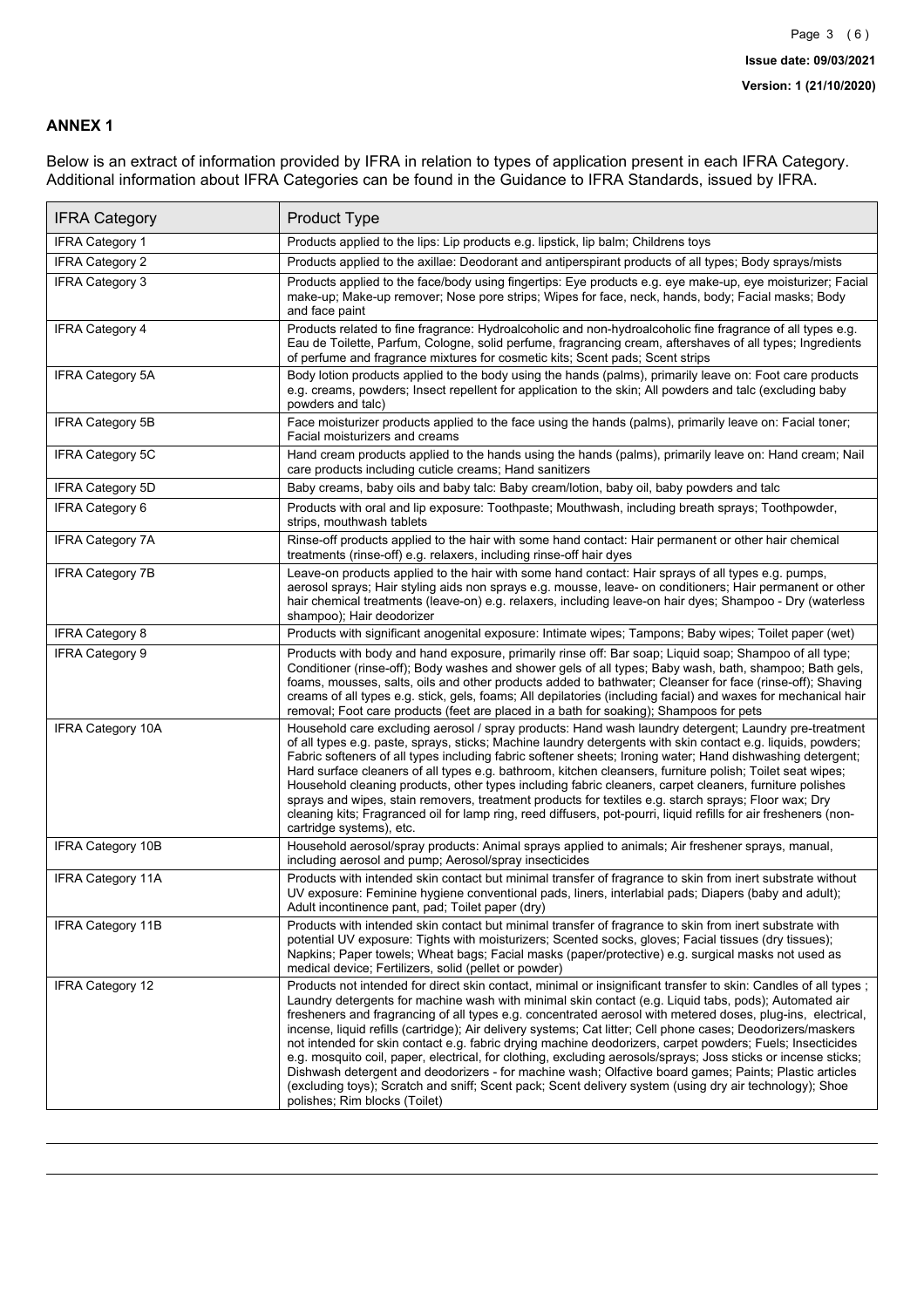## **IFRA CONFORMITY CERTIFICATE**

### **Customer: GRACEFRUIT LTD**

### **Product: MYSORE SANDALWOOD FRAGRANCE 242300**

We certify that the above item is in compliance with the Standards of the INTERNATIONAL FRAGRANCE ASSOCIATION (IFRA - 48th Amendment / published June 2015), provided it is used in the following classes at a maximum concentration level of:

| IFRA classes [see annex for detail] | Maximum level of use (%) |
|-------------------------------------|--------------------------|
| <b>IFRA Class 1 Limit</b>           | Not approved             |
| <b>IFRA Class 2 Limit</b>           | 100%                     |
| <b>IFRA Class 3.A Limit</b>         | 100%                     |
| IFRA Class 3.B Limit                | 100%                     |
| IFRA Class 3.C Limit                | 100%                     |
| IFRA Class 3.D Limit                | 100%                     |
| <b>IFRA Class 4.A Limit</b>         | 100%                     |
| <b>IFRA Class 4.B Limit</b>         | 100%                     |
| IFRA Class 4.C Limit                | 100%                     |
| <b>IFRA Class 4.D Limit</b>         | 100%                     |
| <b>IFRA Class 5 Limit</b>           | 100%                     |
| <b>IFRA Class 6 Limit</b>           | Not approved             |
| <b>IFRA Class 7.A Limit</b>         | 100%                     |
| IFRA Class 7.B Limit                | 100%                     |
| IFRA Class 8.A Limit                | 100%                     |
| IFRA Class 8.B Limit                | 100%                     |
| <b>IFRA Class 9.A Limit</b>         | 100%                     |
| <b>IFRA Class 9.B Limit</b>         | 100%                     |
| IFRA Class 9.C Limit                | 100%                     |
| IFRA Class 10.A Limit               | 100%                     |
| IFRA Class 10.B Limit               | 100%                     |
| <b>IFRA Class 11 Limit</b>          | 100%                     |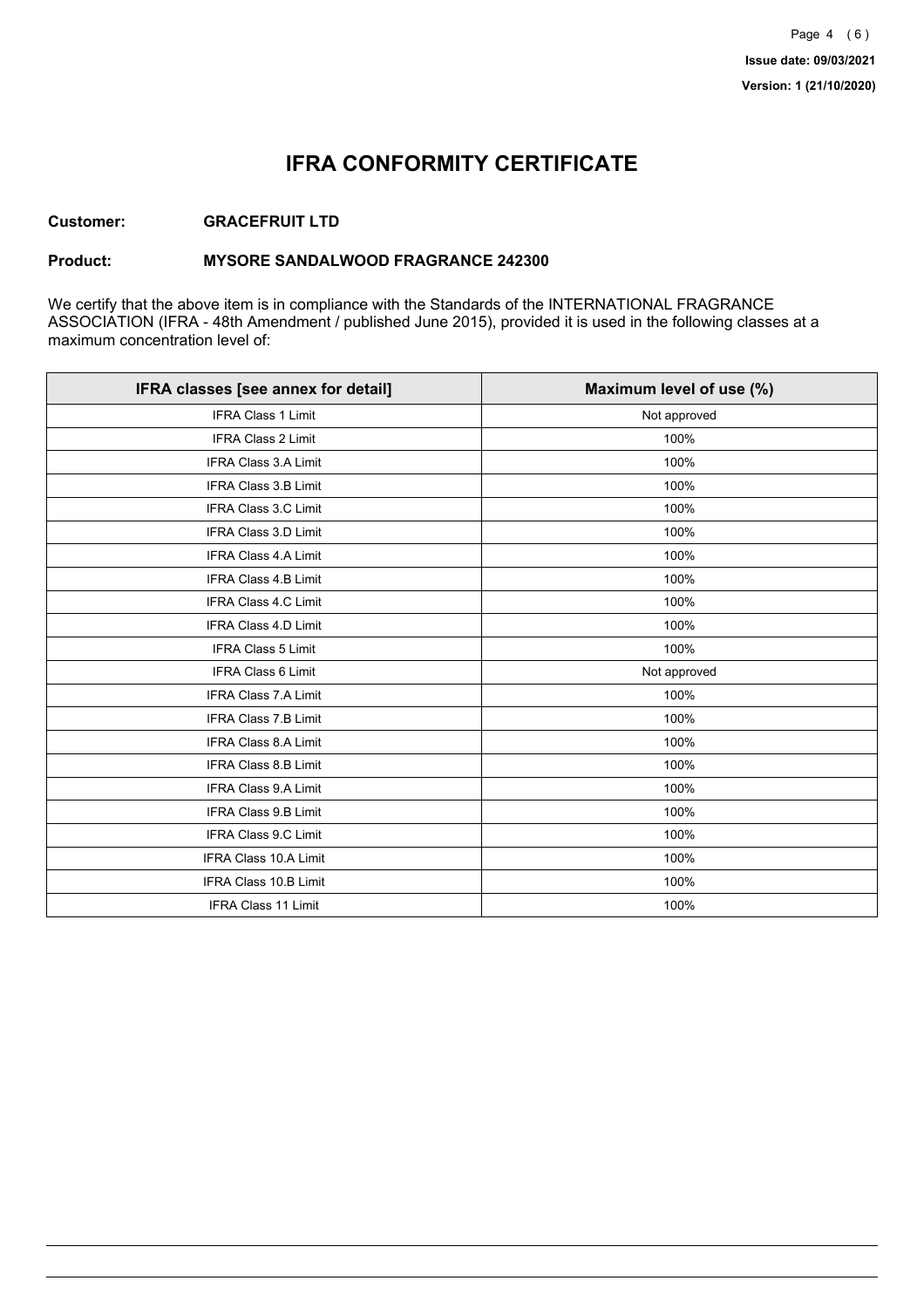# **IFRA CONFORMITY CERTIFICATE**

For other kinds of application or use at higher concentration levels, a new evaluation may be needed; please contact Gracefruit Limited.

The IFRA Standards regarding use restrictions are based on safety assessments by the Panel of Experts of the RESEARCH INSTITUTE FOR FRAGRANCE MATERIALS (RIFM) and are enforced by the IFRA Scientific Committee.

Evaluation of individual Fragrance ingredients is made according to the safety standards contained in the relevant section of the IFRA Code of Practice.

It is the ultimate responsibility of our customer to ensure the safety of the final product (containing this fragrance) by further testing if need be.

**Regulatory Affairs Department**